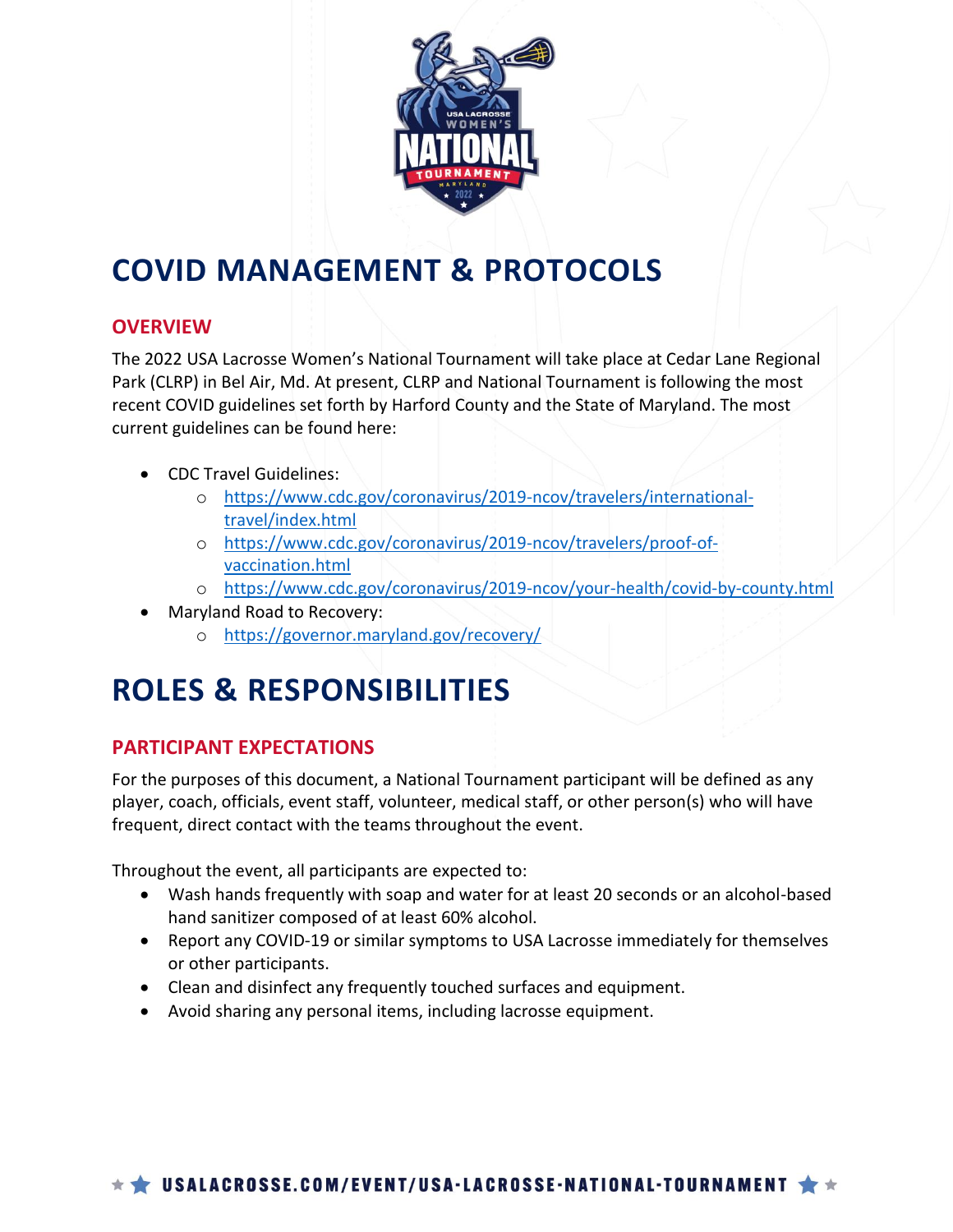

### **SPECTATOR EXPECTATIONS**

For purposes of this document, a spectator will be defined as anyone who is not immediately associated with a National Tournament team or hired by USAL or CLRP for the event. This can include, but is not limited to, any parent, guardian, sibling, caretaker, family member, passerby, or other individual not listed here who may be in attendance to observe the event.

- National Tournament will follow all state, local and facility guidelines for spectator allowances and masking guidelines.
- USAL and CLRP are not responsible for spectators who develop COVID symptoms or test positive for COVID-19 during the event.

#### **ON-SITE MEDICAL STAFF**

USA Lacrosse has partnered with University of Maryland Upper Chesapeake Health who will provide athletic trainers throughout the event.

## **GENERAL GUIDELINES & COVID MITIGATION**

### **COVID-19 SYMPTOMS & EXPOSURE**

Participants and spectators should self-monitor daily for COVID symptoms. These symptoms may include, but are not limited to:

- Fever/Chills
- Cough
- Sudden loss of taste or smell
- Shortness of breath/chest pain or tightness
- Congestion/runny nose
- Sore throat
- Nausea/vomiting
- Diarrhea
- Headache
- Fatigue
- Muscle/body aches

Anyone who displays these, or similar symptoms, should communicate with their team or USA Lacrosse for referral to a local healthcare provider for further evaluation and possible testing.